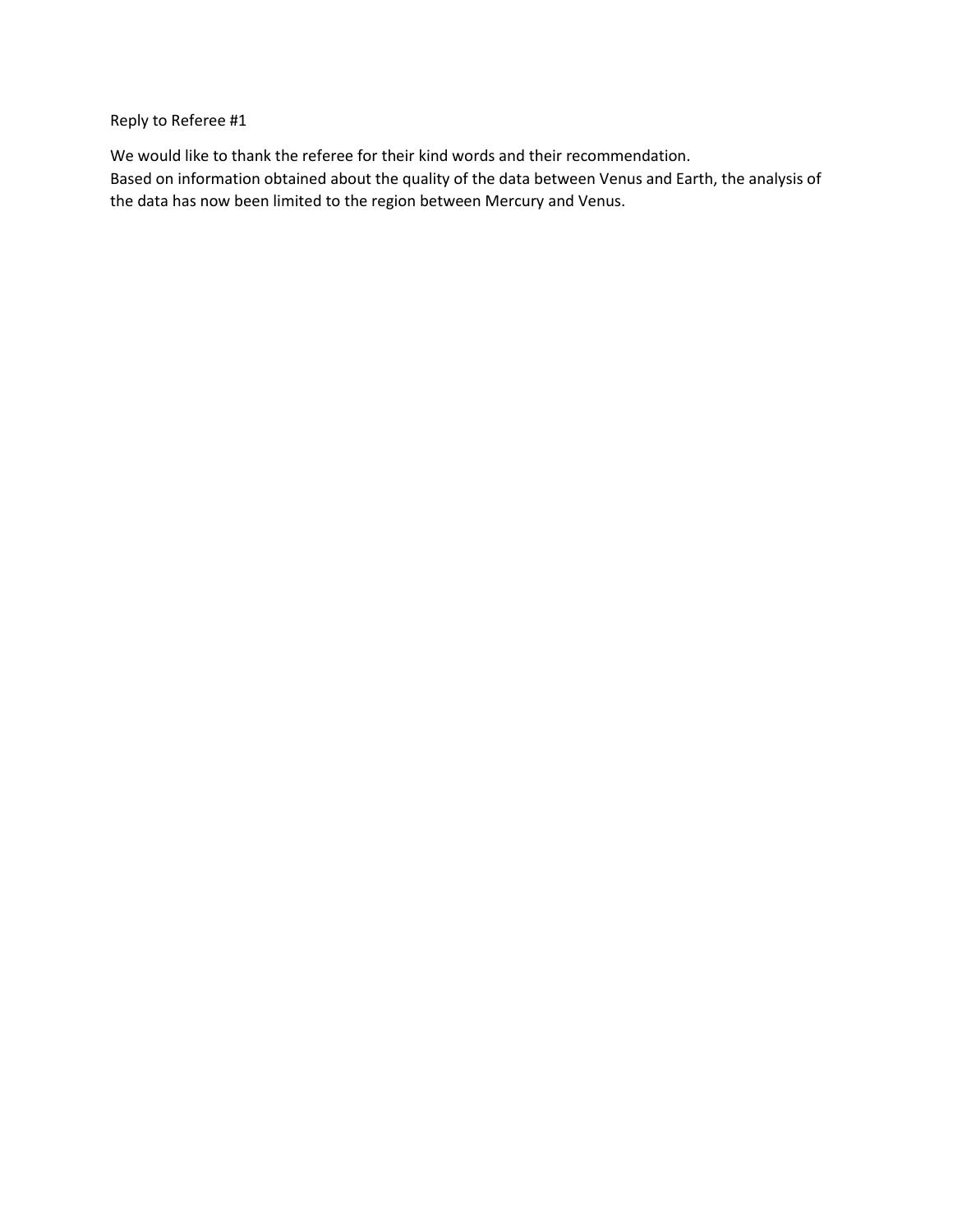## Reply to Referee #2

We would like to thank the referee for their careful reading of our paper. Also their kind comments on our work are appreciated. Below we will answer the specific comments of the referee.

First we need to comment on a change in the data that has been analysed. The MESSENGER data before 7 March 2007 cannot be used for data analysis, due to unrecoverable problems in calibration. Therefore the paper is not limiting its analysis to the region between Mercury and Venus.

line 80: What is the advantage of using this particular method over the others which may have been used in past studies of these events?

MV -> There is no specific advantage to the method we used, it is just that the analysis program was already written for a previous paper (Plaschke et al., 2018) and it is a very fast way of determining the holes. In principle this is the same method that e.g. Zhang et al. (2008) used.

line 85: Why do they have to be separated by 300 s? Figure 3 shows two magnetic holes, but it only counts as a single one due to this criterion - are many events missed out because of this?

MV -> The 300 s were chosen as to not identify wave trains of holes (or rather mirror mode waves) as all separate events. It is expected that the MM evolves into MH in MM stable regions in the solar wind. Indeed, Figure 3 shows two holes separated by less than 300 s and thus we are missing here one count. This is commented on at lines 98 – 103. However, at the end of the discussion, lines 262 – 269, specifically deals with this, where we state that by checking the data for smaller distances we can derive an error of ~10% on the determination of the number of MHs.

Figures 3 and 4: A little more description of these figures (i.e. what parameters are plotted in each panel) should be included both in the caption and where they are first mentioned in the text (lines ~95-100).

MV -> We have added a better description of the figures in the text, lines 98 – 106, and in the captions of figures 3 and 4. The changed parts are in red in the new version of the paper, in both the text and in the captions.

line 125: Is the increase in occurrence past Earth meaningful? The gradient of the decrease in occurrence moving away from Mercury's orbit could possibly be quantified.

MV -> The data beyond the orbit of Venus have now been taken out, therefore, the increase beyond the Earth is no longer part of the paper.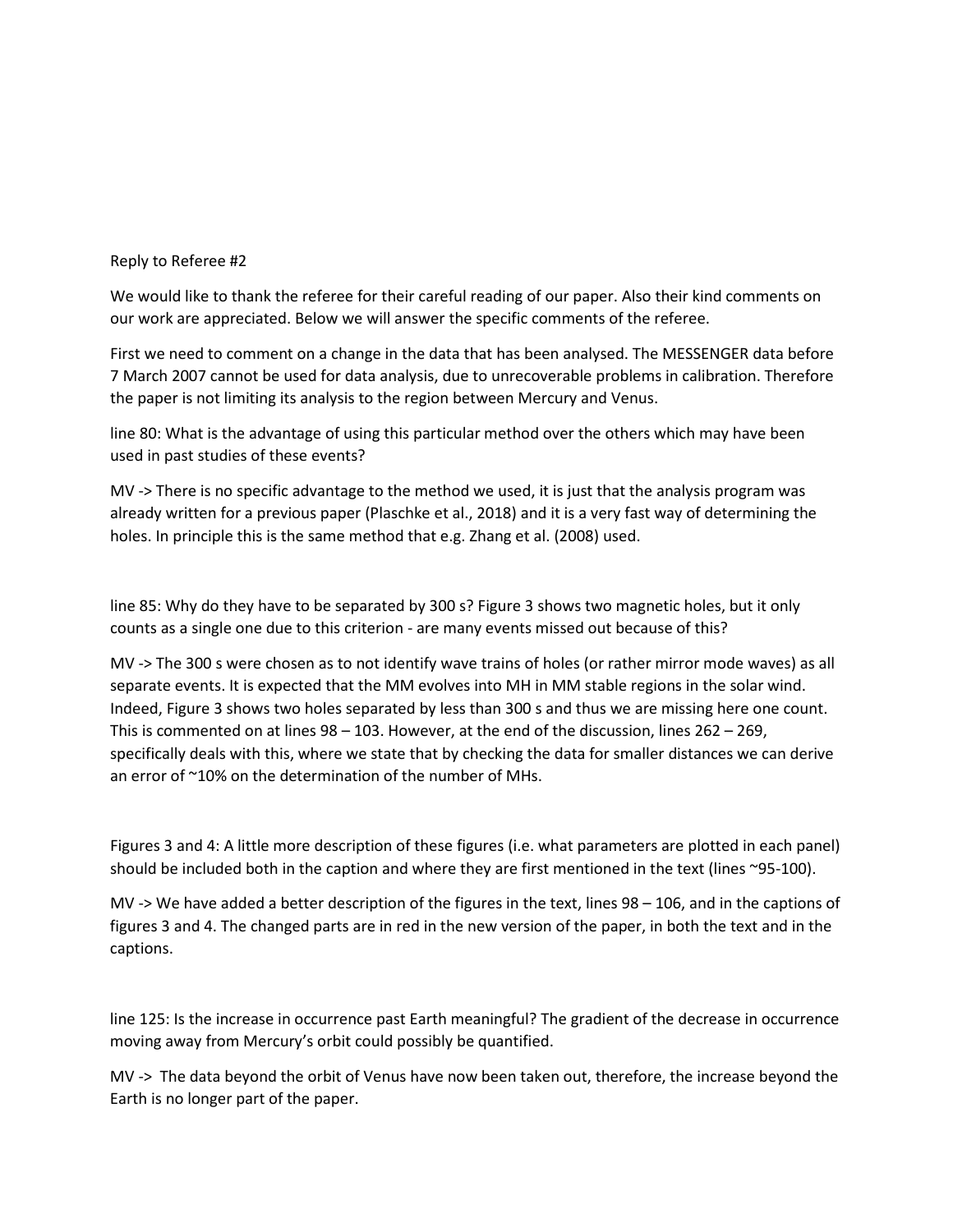A linear gradient can also be made although we see no process that would have a linear decay of the MHs in the solar wind. For both the region between Mercury and Venus (Fmv) and for the complete data set (Fall) a linear fit was made to the occurrence rate as a function of R, which results in the following: Fmv =  $18. - 12$  R with R =  $[0.325: 0.05: 0.725]$ . We have extended the discussion about this in the text. A new figure (11) has been added showing the change in occurrence rate for LMHs and PMHs with different kind of fits, the power law and exponential decay and a linear fit.

line 129: There are very few events in the bins past the orbit of Venus - this should be commented upon here, I think you have a fairly comparable number of events and width bins in the left panel Figure 7 which makes the statistics harder to trust than those from between Mercury and Venus. lines 135-135: Again, could the erratic distribution outside of the orbit of Venus be attributed to a small number of events?

MV -> This is no longer current due to the deletion of the data beyond the orbit of Venus.

Section 4.2: It's a bit difficult to visualise any trends in the PMHs using the stacked histogram in Figure 6 maybe this either warrants its own figure, or at least a separate panel on Figure 6

MV -> The referee is correct, this is difficult to see the way it was presented. We have decided not to stack the histograms anymore, but use side-by-side, which makes the determination of the PMHs trend easier.

Figure 8: While I agree that the events are much more spread out in terms of their width outside the orbit of Venus, the two bins within 0.8 < R < 0.9 contain relatively few events observed during relatively little dwell time - one width bin in particular (at around 25 s) appears to dictate the range of your colour bar, would it be worth adjusting the colour bar range to make the other columns easier to see? It would improve the visibility of the more statistically significant columns at the expense of the lesser ones.

MV -> The colour bars and the figures have been changed, as the data are only studied between Mercury and Venus.

line 160: How many events fall into the significantly higher width bins mentioned here? It could be argued that the spread of the widths at higher (>15 nT) field strengths are more difficult to gauge because there appears to be relatively fewer events spread across many width bins, whereas those with B < 15 nT seem to exhibit a fairly continuous distribution. The hypothesis that there is a trend in the widths of the LMHs could be made more obvious in some way using the B < 15 nT section of the left panel of Figure 9, for example by overlaying some lines indicating percentiles, or the standard deviation.

MV -> The referee is right, this part is unclear and we have re-analysed the data, where different procentiles of the width of the MHs are overlayed on the 2D histogram. Shown are now the 25, 50 75 and 97.5 procentiles. This section of the paper, lines 170 - 177, has been rewritten in view of the new versions of figures 9 and 10, left panels.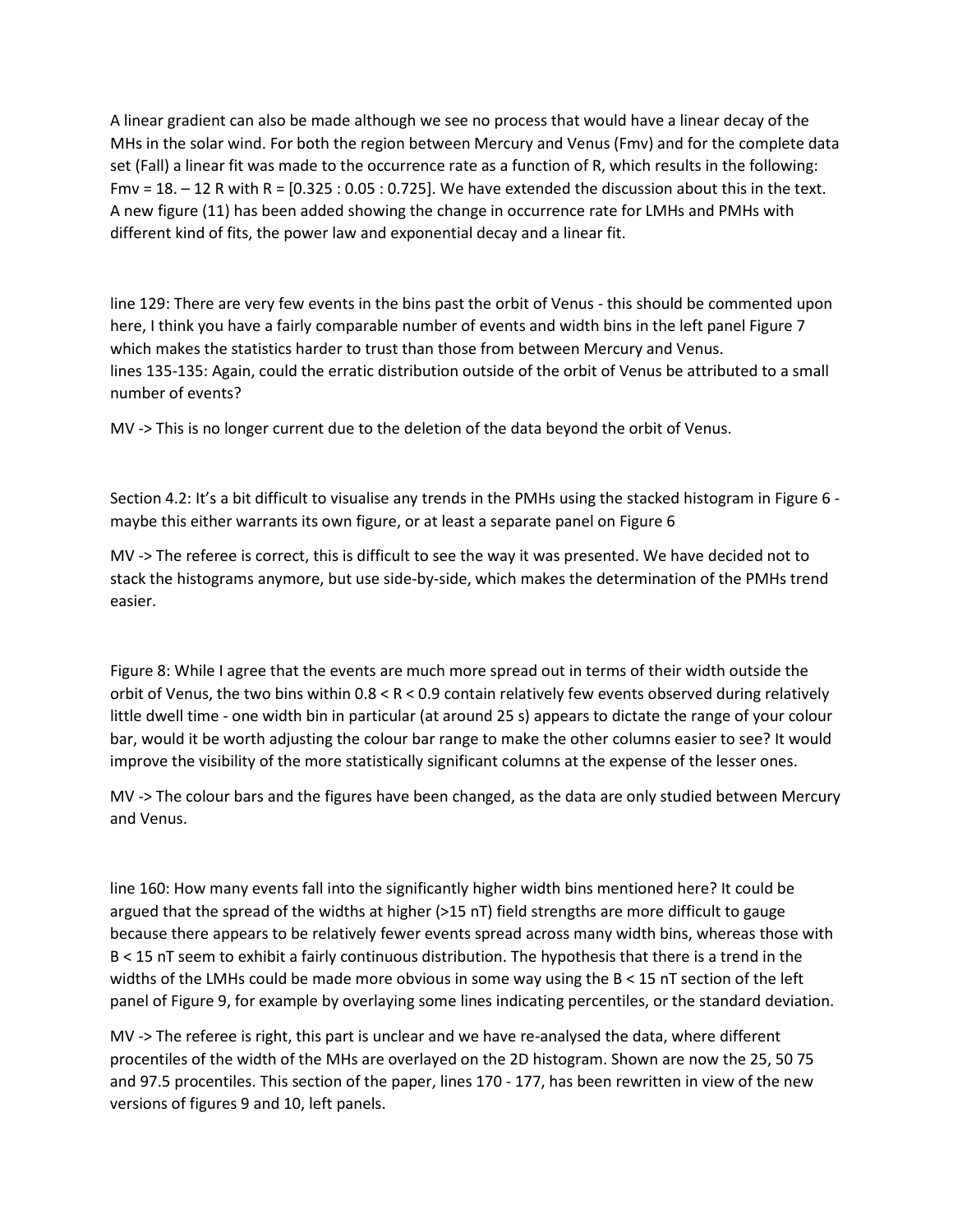line 178-180: Are these numbers from the top panel of figure 7 of Sperverslage et al., 2000? If so, it looks to me like there is actually an increase in width from 6 or 7 s at 0.3 AU, to about 9 or 10 s at 1 AU (granted - the figure is difficult to read with much precision). To me, it looks like this trend is visible in in your figure 7 - maybe using the mean or mode of your radial bins, you might be able to confirm this by plotting them over the current figure 7, alongside the Sperverslage et al. numbers.

MV -> Indeed, this can be further detailed in the paper. In Figs. 7 and 8 we have added the location of the maximum growth rate in each radial bin by a green line and in Fig. 7 we have added the slope from Sperverslage et al. (2000) in a cyan line. There is a reasonable match between the two lines in Fig. 7. The text at lines 197 - 201 has been updated, as well as the captions of Figs. 7 and 8.

## Technical Corrections

=====================

line 3-5: There are some weird issues with the spacing between characters on these lines in the PDF (I'm not sure if these are actually typos - they are probably just problems with the PDF itself) e.g. "a s a m aximum o f 1 0 â°U e r otation o f"

MV -> This must be a problem of the pfd as generated by AG, as we cannot reproduce this on our local pc. In the downloaded pdf from AG we see the same strange spacing.

line 6: "increas" -> "increase"

MV -> corrected

Figure 2: Please mention the units in the bottom panel on the axis label and/or the caption.

MV -> added

Figure 5: It would be nice if the \$Rˆ{-1}\$ dependence was shown over the top of the histogram.

MV -> A 1/R curve has been added to the figure.

Figure 6: Please make the dashed magenta lines a little more obvious (maybe another colour, or thicker lines). The magenta asterisks could also be made a little more obvious by changing the colour.

MV -> with the change of the bottom panel this does not seem a problem anymore

line 142: This sentence doesn't make seem to make much sense - in particular the bit "As in the LMHs the occurrence rate near Earth 4.7 and 4.1 %/hr", could you clarify the meaning of this please?

MV -> This sentence has been changed for clarify its meaning.